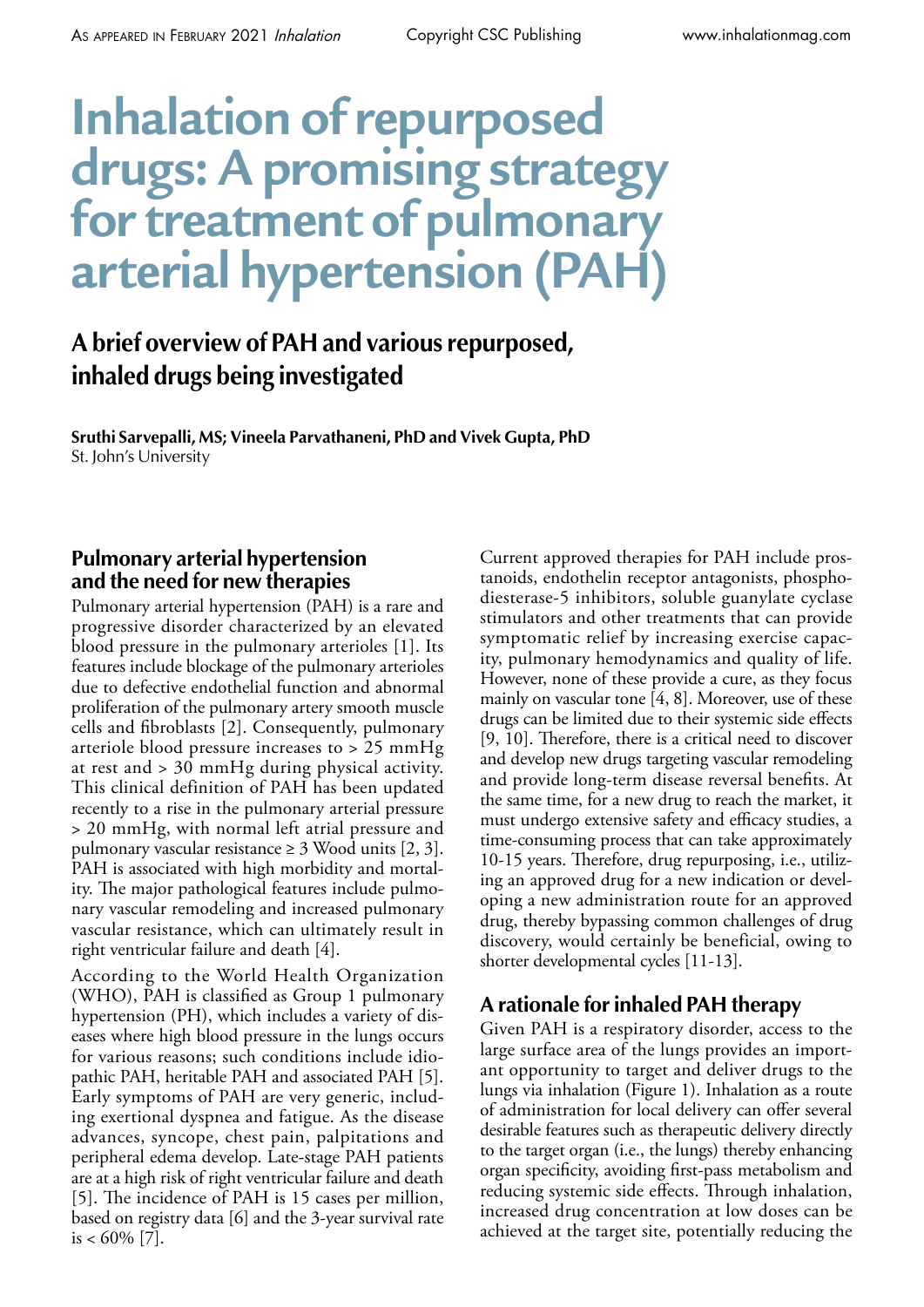overall dose exposure and/or dosing frequency [14]. Inhalation therapeutics have been studied extensively and results suggest that consistent and reproducible delivery depends on various physiological and biophysical factors such as breathing pattern, lung and airway geometry, particle size (which should be  $\leq$  5 µm), breath hold following inhalation, etc. These factors can be further classified into drug, formulation, device and patient-related aspects [27]. Due to considerable progress, the inhalation route has become first-line therapy for respiratory diseases such as asthma [28] and chronic obstructive pulmonary disease (COPD).

# **Inhaled repurposed drugs in PAH clinical trials**

Currently, there are more than 160 clinical trials—including 120 completed trials—evaluating approved, novel or repurposed drugs for inhaled administration in the treatment of PAH. Approved drugs include treprostinil while repurposed drugs include nitric oxide and its combination with oxygen, sodium nitrite, imatinib mesylate, albuterol and vardenafil. The majority of the repurposed drugs are being investigated in combination with approved PAH therapies. Further information about some of these drugs is presented here. Clinical trial identifier numbers from https://www.clinicaltrials.gov are noted in the text where applicable [29].

**Treprostinil.** Treprostinil is a long-acting prostacyclin analog initially developed and approved for intravenous (IV) and subcutaneous infusion in PAH management. Due to systemic side effects with IV administration, researchers developed as an aqueous formulation of treprostinil administered by nebulizer four times per day [30]. (Researchers subsequently developed an oral form of treprostinil and the drug is now is being explored as a liposomal formulation in a Phase I clinical trial (NCT04041648)).

**Nitric oxide and its combination with oxygen.**  Nitric oxide is approved by the FDA for improving oxygenation and reducing the need for extracorporeal membrane oxygenation in neonates with hypoxic respiratory failure associated with PH. Nitric oxide, which is synthesized in the human body by the enzyme nitric oxide synthase [31], is a potent vasodilator. Several clinical trials are investigating its efficacy alone, and in combination with other components such as oxygen, for relieving symptoms of PAH (NCT01092559).

**Sodium nitrite.** Sodium nitrite is an FDAapproved drug that, due to its vasodilatory effects, is indicated for cyanide poisoning. Based on this, it is under investigation for the inhalation route to treat PAH [32]. In animal models, sodium nitrite has been shown to reduce pulmonary artery pressure [33]. In addition, several completed clinical

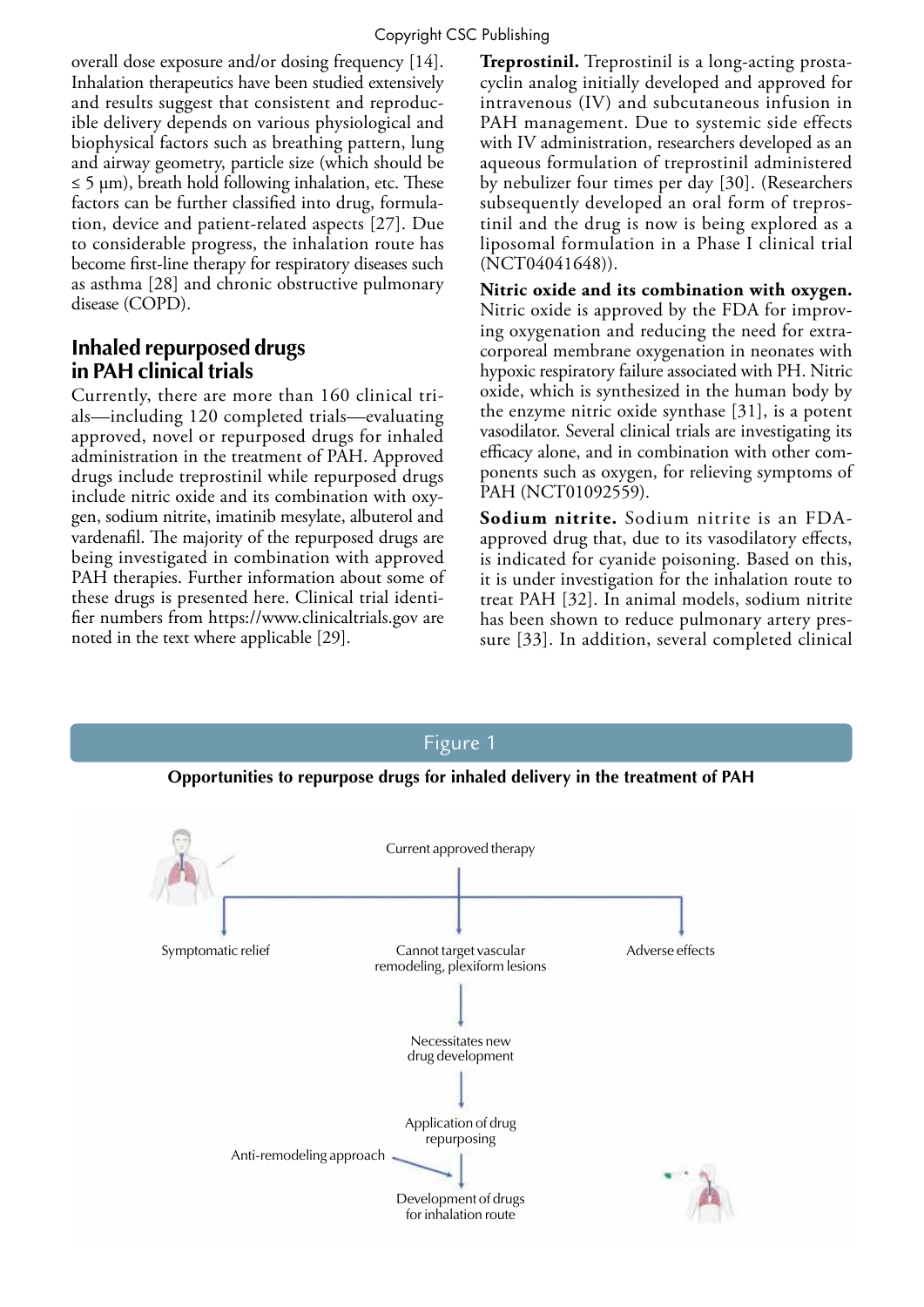#### Figure 2

**Pulmonary arterial hypertension (PAH) disease and its progression**



#### **The Pathology of PAH**

As noted earlier, PAH is classified in Group 1 PH, which can be of idiopathic or secondary origins [15]. Irrespective of the root cause, endothelial dysfunction, vascular remodeling, increased vascular resistance and uncontrolled proliferation of smooth muscle cells are the major pathological features of this disease [15, 16].

Broadly speaking, vascular hemodynamics is maintained by three pathways: the nitric oxide (vasodilator), prostacyclin (vasodilator) and endothelin (vasoconstrictor) pathways. Abnormalities in these pathways, due to various causes including autoimmune mechanisms, associated diseases, mutations in the bone morphogenic protein receptor (BMPR2) or unknown causes, can disturb the normal homeostasis of the pulmonary vasculature and may result in enhanced vasoconstrictor activity and suppressed vasodilator activity [17, 18].

Under normal physiological conditions, the tone of the pulmonary arterial walls is maintained by a balance between proliferation and apoptosis of the cells in the tunica intima (endothelial cells), media (smooth muscle cells) and adventitia (fibrotic cells) layers. As PAH progresses and disturbs pulmonary hemodynamics, this balance shifts to favor abnormal- or hyper-proliferation [19-21] of endothelial cells, which leads to endothelial dysfunction in the tunica intima layer. In the next stage, hyperproliferative pulmonary vascular smooth muscle cells (in the tunica media layer) as well as excessive fibrosis (in the tunica adventitia layer) reduce the vascular compliance [22, 23].

The net effect of these events is a hyperplasia phase, including hypertrophy of the intima, media and adventitia of pulmonary arteries/arterioles [22, 24]. Outcomes include vasoconstriction, increased pulmonary arterial pressure, inflammation, obstructive hyperproliferative vascular lesions (vascular remodeling, plexiform lesions), and increased pulmonary vascular resistance.

With the narrowing of the pulmonary arteries/arterioles, the right-sided heart must work hard to pump blood through pulmonary arteries, which leads to cardiac muscle hypertrophy and right ventricle distension. As the disease advances, a set of events including cardiac arrhythmia and right ventricle collapse, can ultimately lead to right-sided heart failure and death. Of these, arrhythmia requires immediate medical attention [18-20].

Pulmonary vascular remodeling and plexiform lesions remain the major pathological features of PAH and often indicate the severity of the disease (Figure 2) [25, 26]. This creates an opportunity to shift the paradigm of therapy from a vasodilatory to an anti-remodeling approach, through the introduction of novel drugs. Involvement of multiple pathological pathways such as inflammation, fibrosis, increased arterial pressure, uncontrolled proliferation and mis-regulated apoptosis, as well as PAH complications beyond the lungs such as reduced exercise capacity, open the door for investigating drug repurposing.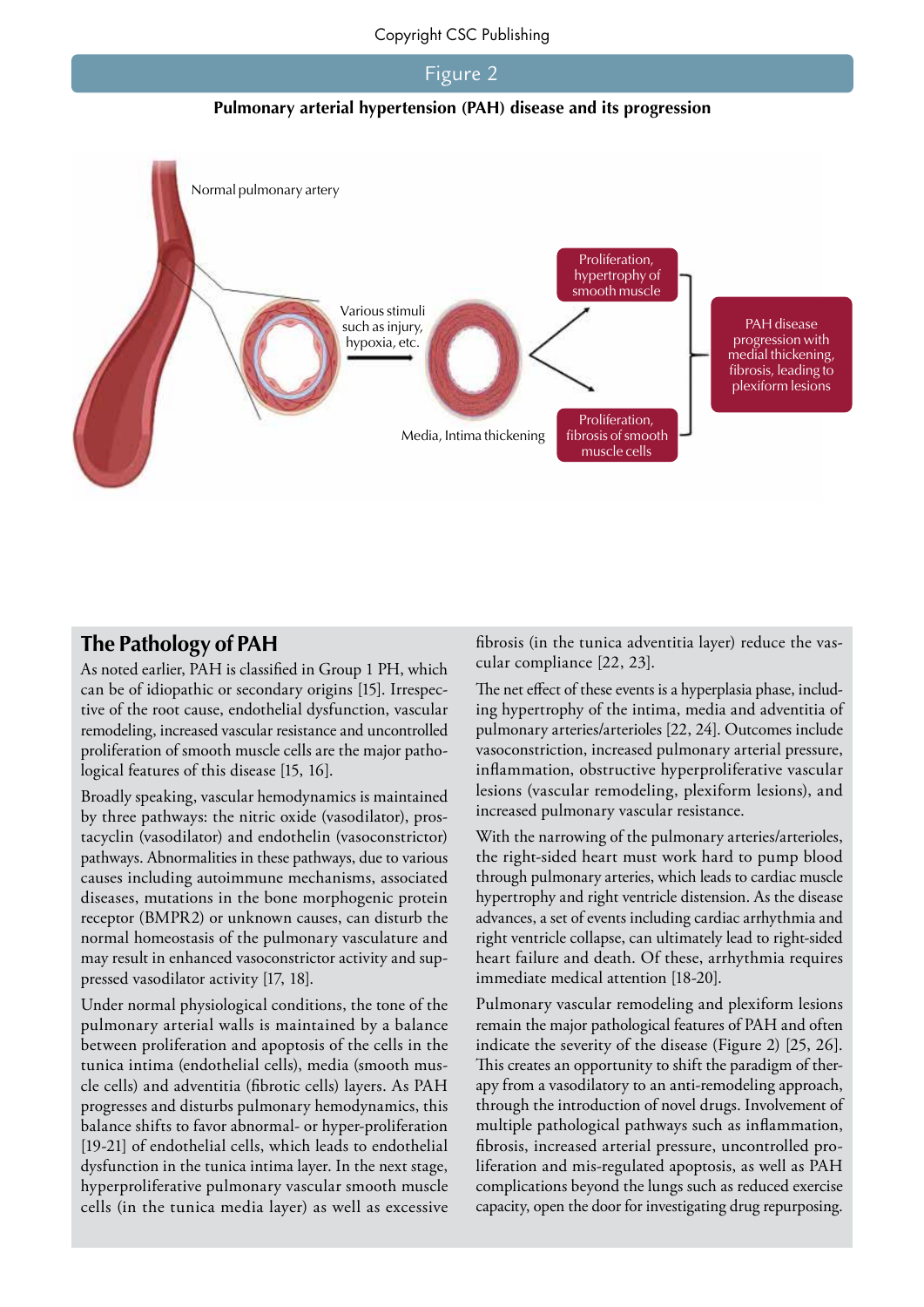trials concluded sodium nitrite had a beneficial role when administered via inhalation in PAH. Pulmonary vascular impedance analysis in patients using inhaled sodium nitrite showed improved pulmonary vascular compliance through reduction in impedance, which was associated with improved right ventricular efficiency [34]. In addition, the authors tested and confirmed its efficacy in β-thalassemia patients with PH [35].

**Imatinib mesylate.** With its pathological feature of vascular remodeling, PAH has been identified as a disease with a cancer-like nature and categorized between inflammation and cancer. Imatinib, which is an anti-cancer drug approved as a generic cancer treatment, is the first anti-proliferative agent tested for PAH [36]. In several clinical trials, oral imatinib demonstrated significant efficacy in PAH management. However, it has caused many side effects because of poor tolerability by patients. This has raised researchers' interest in repurposing imatinib for the inhalation route and clinical trials of an inhaled, dry powder aerosol version of imatinib are proceeding. Their premise is that imatinib delivered directly to the lungs could decrease the adverse effects of oral imatinib yet provide benefits to PAH patients [37].

**Albuterol.** In PAH, compromised exercise capacity is a major concern. The beta<sub>2</sub> adrenergic receptor agonist albuterol, which is prescribed for asthma and bronchospasm relief, is being tested via the inhalation route as an add-on therapy for PAH. Studies have also indicated that inhaled albuterol reduces pulmonary vascular resistance in smokers and non-smokers. Based on this, a clinical study examined albuterol effects on hemodynamics of PAH patients. Results showed inhaled albuterol significantly lowered the mean pulmonary arterial pressure and pulmonary vascular resistance for those patients using oral vasodilatory therapy (NCT03270332).

**Vardenafil.** Vardenafil is a phosphodiesterase-5 inhibitor (PDE5i) and FDA-approved in oral form for erectile dysfunction. While sildenafil, vardenafil and tadalafil act on the same enzyme (PDE-5), these drugs have differences in their pharmacokinetics and selectivity for the enzyme. Vardenafil has 20-fold more potency than sildenafil in PDE-5 inhibition. Based on this, investigators are assessing the ability of a single inhaled dose of vardenafil in PAH patients for improving cardiorespiratory fitness and exercise capacity and reducing dyspnea due to physical exertion (NCT04266197). In addition, in an animal study (a monocrotaline-induced rat model of PAH), vardenafil was shown to reduce oxidative stress [38].

**Milrinone.** Milrinone is a phosphodiesterase-3 inhibitor (PDE3i) and is approved for cardiac support in patients with acute and chronic heart failure [39]. However, when used in cardiac surgery as an inotrope and vasodilator, intravenous milrinone can cause systemic hypotension. This

finding led researchers to conduct an ongoing study comparing inhaled and intravenous milrinone in patients with severe PH undergoing cardiac surgery (NCT04484675). In another clinical trial, the investigators demonstrated that inhaled milrinone reduces pulmonary arterial pressure while supporting desired hemodynamics (NCT01621971). In a third study, researchers quantified the *in vitro* delivery of milrinone using mesh nebulization or jet nebulization; they also measured and compared *in vivo* dosing of milrinone in 12 patients using jet nebulization or mesh nebulization. Results showed that following *in vitro* inhalation using mesh nebulization, the dose was 3-fold higher than with jet nebulization, and after *in vivo* inhalation, the plasma concentration was 2-3 fold higher using mesh nebulization compared to jet nebulization [40]. Further clinical trials are needed to fully establish the milrinone inhalation dosing spectrum as monotherapy or in combination with other approved drugs.

**Additional drugs.** While several drugs such as allopurinol, metformin, olaparib, dofetilide, famotidine, anakinra, paclitaxel, chloroquine and colchicine are currently under investigation for PAH treatment, paclitaxel is the only drug which is being tested as an aerosol and has shown efficacy by reducing the pulmonary artery smooth muscle cell proliferation and increasing apoptosis [41-43]. Recently, Teymouri Rad, et al. tested and reported increased efficacy of tadalafil nanocomposites when administered as intratracheal insufflation compared to the FDA-approved oral version of tadalafil. Therefore, the authors concluded that inhalable tadalafil nanocomposites could present a promising and an alternative strategy compared to an oral tadalafil in PAH treatment [44].

# **The need for additional research**

Repurposing drugs for inhaled delivery can offer new options in the treatment of PAH. Clinical trials with a variety of inhaled drugs have been completed or are underway. Further research is warranted to establish these repurposed, inhaled drugs for use alone or in combination with existing PAH therapies.

#### **References**

1. Thenappan T, Ormiston ML, Ryan JJ, Archer SL. Pulmonary arterial hypertension: Pathogenesis and clinical management. BMJ. 2018 Mar 14;j5492.

2. Southgate L, Machado RD, Gräf S, Morrell NW. Molecular genetic framework underlying pulmonary arterial hypertension. Nature Reviews Cardiology. 2020 Feb;17(2):85-95.

3. Santos-Ferreira CA, Abreu MT, Marques CI, Gonçalves LM, Baptista R, Girão HM. Micro-RNA analysis in pulmonary arterial hypertension: Current knowledge and challenges. Journal of the American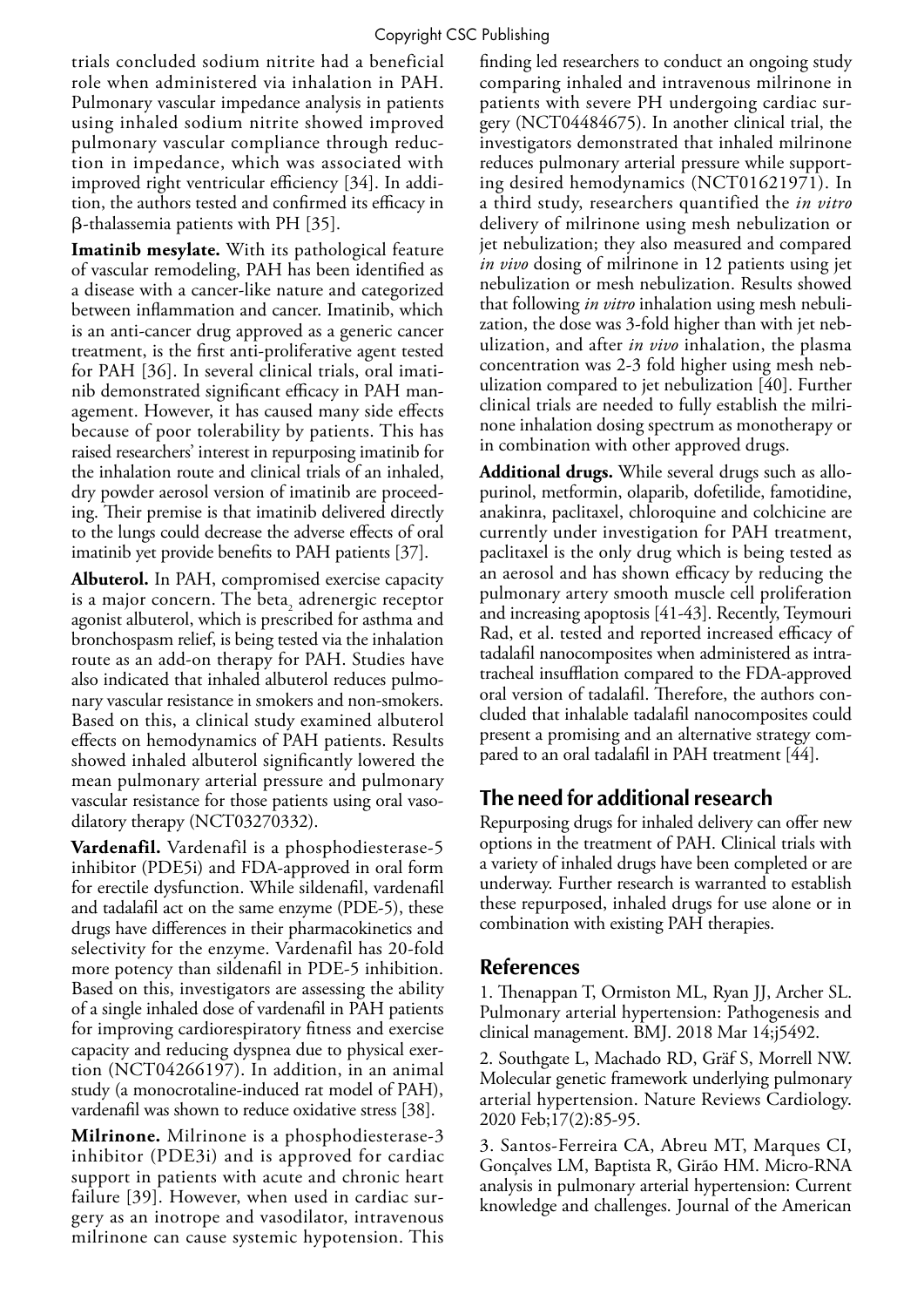College of Cardiology. Basic to Translational Science. 2020 Nov 1;5(11):1149-1162.

4. Zolty R. Pulmonary arterial hypertension specific therapy: The old and the new. Pharmacology & Therapeutics. 2020 Oct 1;214:107576.

5. Christiansen D, Porter S, Hurlburt L, Weiss A, Granton J, Wentlandt K. Pulmonary arterial hypertension: A palliative medicine review of the disease, its therapies, and drug interactions. Journal of Pain and Symptom Management. 2020 Apr;59(4):932-943.

6. Coons JC, Pogue K, Kolodziej AR, Hirsch GA, George MP. Pulmonary arterial hypertension: A pharmacotherapeutic update. Current Cardiology Reports. 2019 Nov;21(11):141.

7. Hester J, Ventetuolo C, Lahm T. Sex, gender, and sex hormones in pulmonary hypertension and right ventricular failure. Comprehensive Physiology. 2019 Dec 18;10(1):125-170.

8. Beshay S, Sahay S, Humbert M. Evaluation and management of pulmonary arterial hypertension. Respiratory Medicine. 2020 Sep;171:106099.

9. Hoeper MM, Apitz C, Grünig E, Halank M, Ewert R, Kaemmerer H, et al. Targeted therapy of pulmonary arterial hypertension: Updated recommendations from the Cologne Consensus Conference 2018. International Journal of Cardiology. 2018 Dec;272:37-45.

10. PAH treatment options. United Therapeutics Corporation. https://www.fightingpah.com/pahpatient-stories/oral-inhaled-iv-treprostinil.html.

11. Pulley JM, Rhoads JP, Jerome RN, Challa AP, Erreger KB, Joly MM, et al. Using what we already have: Uncovering new drug repurposing strategies in existing omics data. Annual Review of Pharmacology and Toxicology. 2020 Jun;60:333-352.

12. Parvathaneni V, Kulkarni NS, Muth A, Gupta V. Drug repurposing: A promising tool to accelerate the drug discovery process. Drug Discovery Today. 2019 Oct;24(10):2076-2085.

13. Grinnan D, Trankle C, Andruska A, Bloom B, Spiekerkoetter E. Drug repositioning in pulmonary arterial hypertension: Challenges and opportunities. Pulmonary Circulation. 2019 Mar 4; 9(1). https:// www.ncbi.nlm.nih.gov/pmc/articles/PMC6852366/.

14. Hill NS, Preston IR, Roberts KE. Inhaled therapies for pulmonary hypertension. Respiratory Care. 2015 Jun 1;60(6):794-805.

15. Lan NSH, Massam BD, Kulkarni SS, Lang CC. Pulmonary arterial hypertension: Pathophysiology and treatment. Diseases. 2018 May 16;6(2). https:// www.ncbi.nlm.nih.gov/pmc/articles/PMC6023499/.

16. Sysol JR, Machado RF. Classification and pathophysiology of pulmonary hypertension. Continuing Cardiology Education. 2018;4(1):2-12.

17. Budhiraja R, Tuder Rubin M, Hassoun PM. Endothelial dysfunction in pulmonary hypertension. Circulation. 2004 Jan 20;109(2):159-165.

18. Xu W, Erzurum SC. Endothelial cell energy metabolism, proliferation, and apoptosis in pulmonary hypertension. Comprehensive Physiology. 2011 Jan;1(1):357-372.

19. Sakao S, Tatsumi K. Vascular remodeling in pulmonary arterial hypertension: Multiple cancer-like pathways and possible treatment modalities. International Journal of Cardiology. 2011 Feb 17;147(1):4-12.

20. Mandegar M, Fung Y-CB, Huang W, Remillard CV, Rubin LJ, Yuan JX-J. Cellular and molecular mechanisms of pulmonary vascular remodeling: Role in the development of pulmonary hypertension. Microvascular Research. 2004 Sep 1;68(2):75-103.

21. Thompson AAR, Lawrie A. Targeting vascular remodeling to treat pulmonary arterial hypertension. Trends in Molecular Medicine. 2017 Jan;23(1):31-45.

22. Masri FA, Xu W, Comhair SAA, Asosingh K, Koo M, Vasanji A, et al. Hyperproliferative apoptosis-resistant endothelial cells in idiopathic pulmonary arterial hypertension. American Journal of Physiology-Lung Cellular and Molecular Physiology. 2007 Sep 1;293(3):L548-554.

23. Pahal P, Sharma S. Idiopathic pulmonary artery hypertension. In StatPearls [Internet]. StatPearls Publishing, Treasure Island, FL, US. 2020 Oct. http:// www.ncbi.nlm.nih.gov/books/NBK482251/.

24. Suzuki YJ, Ibrahim YF, Shults NV. Apoptosis-based therapy to treat pulmonary arterial hypertension. Journal of Rare Diseases Research & Treatment. 2016;1(2):17-24.

25. Huertas A, Tu L, Humbert M, Guignabert C. Chronic inflammation within the vascular wall in pulmonary arterial hypertension: More than a spectator. Cardiovascular Research. 2020 Apr 1;116(5):885-893.

26. Sakao S, Tatsumi K, Voelkel NF. Endothelial cells and pulmonary arterial hypertension: Apoptosis, proliferation, interaction and transdifferentiation. Respiratory Research. 2009;10(1):95.

27. Borghardt JM, Kloft C, Sharma A. Inhaled therapy in respiratory disease: The complex interplay of pulmonary kinetic processes. Canadian Respiratory Journal Hindawi. 2018;2018:e2732017. https:// www.hindawi.com/journals/crj/2018/2732017/.

28. Warner DO. Airway pharmacology. In Benumof's Airway Management. Elsevier; 2007. p. 164-192. https://www.elsevier.com/books/benumofs-airwaymanagement/9780323022330.

29. United States National Institute of Health. US National Library of Medicine, ClinicalTrials.gov. https://www.clinicaltrials.gov/.